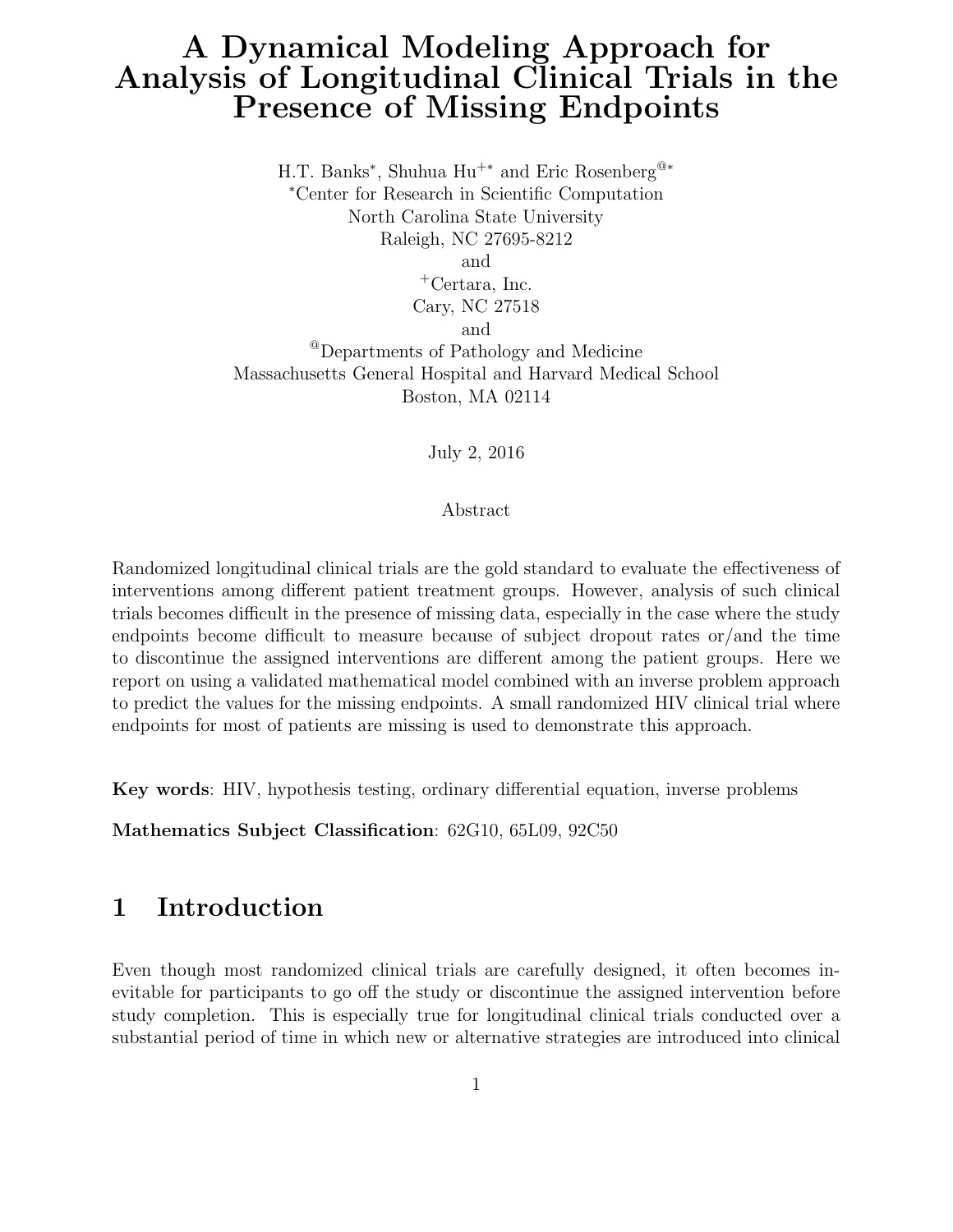practice which may effect continued particpation of study sbjects, resulting in a incomplete or dificult to analyze data set. The impact of conducting of an incomplete or altered clinical trial is large, especially given the expense and time involved for study subjects and investigators. However, it is often the case that information contained in the data collected for an early termination time is useful. Consequently, the question of how to efficiently use the collected data and appropriately handle missing data points has become one of the important problems in analysis of clinical trials. This is especially important in cases where the clinical trials involve a small number of participants.

To minimize the number of subjects who are eliminated from the analysis, imputation methods are often used to handle missing data. A number of ad-hoc imputation approaches have been proposed in the literature including the commonly used last-observation-carriedforward, baseline observation carried forward, and intent to treat (ITT) methods. However, these methods do not work well for those longitudinal clinical trials where dropout or discontinuation of the assigned interventions occurs early and the outcomes of interest are changing over time. They may also provide biased treatment comparisons if dropout rates or/and times to dropout are different among the intervention groups. For more information on these methods, we refer interested readers to [5, 7] and the references therein.

To partially alleviate the difficulty encountered by the traditional methods, we propose to use mathematical/dynamical modeling combined with an inverse problem approach to analyze longitudinal clinical trials in the presence of missing endpoints. A randomized trial of treatment versus no treatment in subjects with acute HIV infection is used to illustrate the proposed approach, where the model used to predict the missing endpoints was carefully validated by multiple data sets collected previously. The remainder of this paper is organized as follows: we first give a brief introduction of this clinical trial, and then we talk about how to use the proposed method to analyze this trial. Finally we conclude the paper by some remarks.

# 2 An HIV Randomized Clinical Trial

The randomized clinical trial used to illustrate our approach was conducted in Massachusetts General Hospital from 2009 to 2014. This trial was approved by the Massachusetts General Hospital human subject protection committee ([IRB]) In this trial, subjects identified with acute HIV infection were randomized to receive either no therapy, 12 weeks therapy, or 32 weeks therapy. The goal of this trial is to determine whether treatment initiated during acute HIV infection followed by terminal interruption results in a lower HIV viral load level and higher CD4+ T cell count than no treatment and to determine whether the length of time in treatment before discontinuation plays an important role. Below we will give detailed information on the objectives and the associated endpoints for this study as well as the data collected.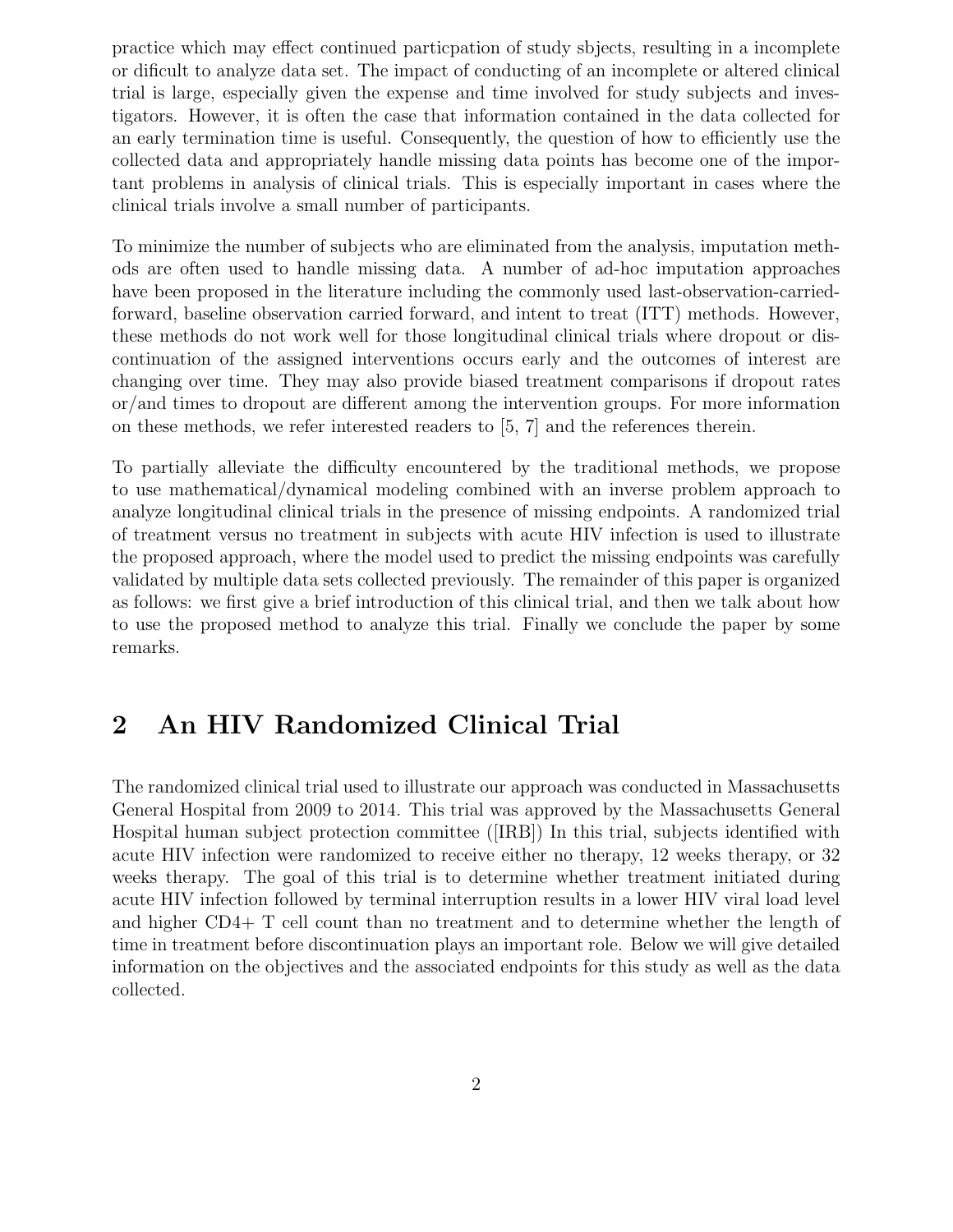#### 2.1 Objectives and Endpoints

As we stated earlier, there were two objectives in our study. The primary objectives were to determine whether treatment initiated during acute HIV infection is beneficial as measured by the following primary (P) and secondary (S) study endpoints: (P1) To determine whether or not there is a difference in the  $CD4+T$  cell count between the group without treatment at 46-48 weeks after randomization and the group with treatment at 46-48 weeks after discontinuation of treatment; (P2) To determine whether or not there is a difference in the viral load level between the group without treatment at 46-48 weeks after randomization and the group with treatment at 46-48 weeks after discontinuation of treatment. The primary endpoints were determined for each study subject by taking the average of two HIV  $log_{10}$  RNA viral load measurements and the average of two log CD4+ T cell measurements determined 46-48 weeks after discontinuation of treatment in subjects randomized to receive therapy and 46-48 weeks after randomization for patients assigned to no treatment. Specifically, for patients randomized to receive 12 weeks (32 weeks) therapy, these endpoints are the average of two HIV  $log_{10}$  RNA viral load measurements and the average of two  $log$  CD4+ T cell measurements taken at 58 and 60 weeks (78 and 80 weeks) after randomization. While for subjects randomized to receive no treatment, they are the averages of two observations taken at 46 and 48 weeks after randomization.

The secondary objectives are to determine whether the duration of treatment before interruption is important, and these are detailed as follows: (S1) To determine whether or not there is a difference at 46-48 weeks after discontinuation of treatment in the  $CD4+T$  cell count between the group assigned to 12 weeks therapy and the group assigned to 32 weeks therapy; (S2) To determine whether or not there is a difference at 46-48 weeks after discontinuation of treatment in the *viral load level* between the group assigned to 12 weeks therapy and the group assigned to 32 weeks therapy. Thus the same primary and secondary end points are used for each arm of the study.

### 2.2 Clinical Data

There were a total of 18 subjects who were randomized for the clinical trial: 9 subjects were randomized to receive no therapy, 9 were randomized to receive therapy and then 4 were sub-randomized to receive 12 weeks therapy, and 5 were sub-randomized to receive 32 weeks therapy. However, only 8 subjects reached completion of the study: 2 of them are from the no-therapy arm, 4 are from the 12 weeks therapy arm and the remaining 2 subjects are from the 32 weeks therapy arm. In addition, the total observation times and intervals vary among these study subjects.

For the remaining 7 subjects in the no-treatment group, 2 went off study with withdrawn consent, one was lost to follow up, and 4 developed other ineligibility criteria and eventually went off study. One subject randomized to the no treatment arm started antiretroviral therapy on day 65 of the study.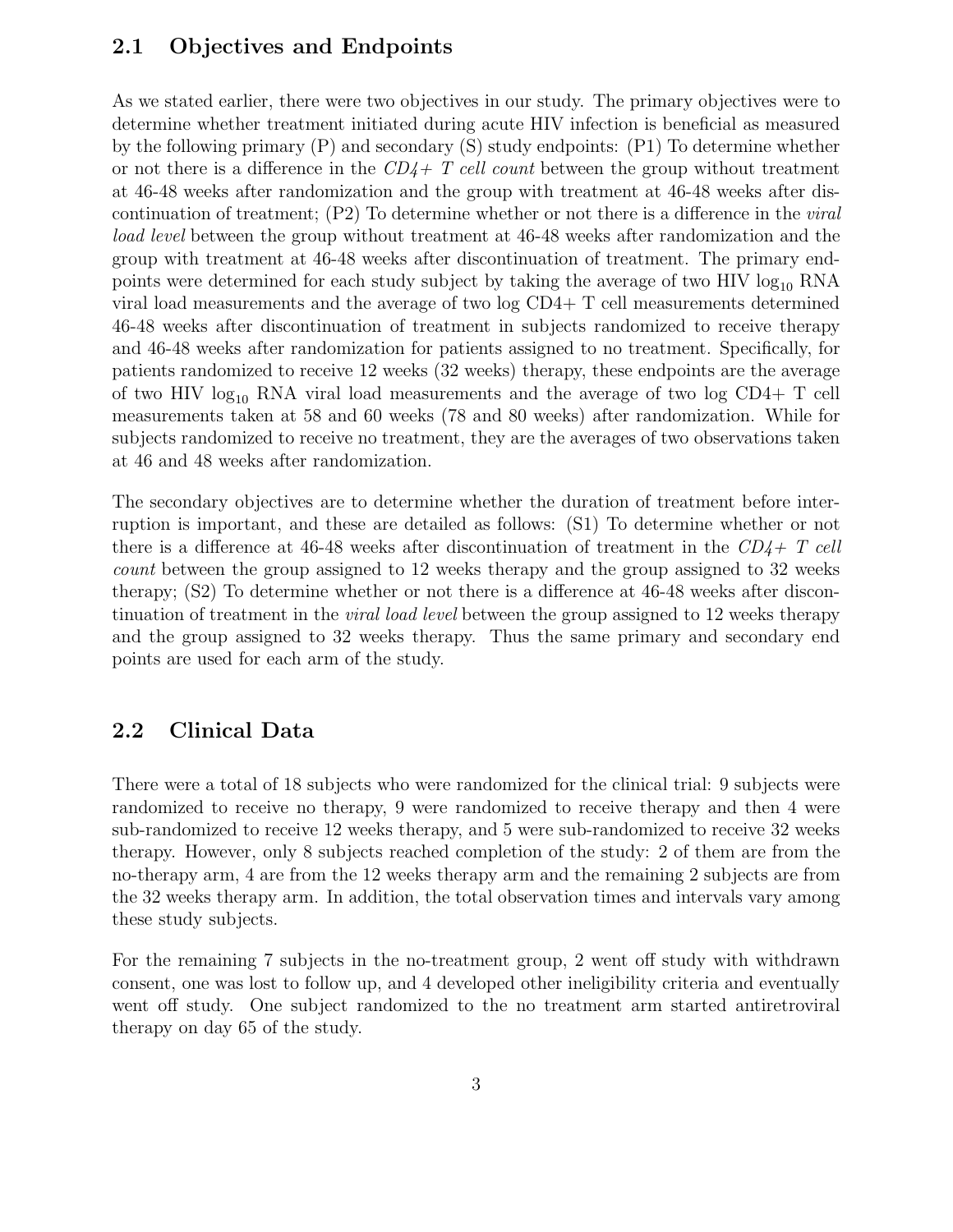Even though all the subjects in the 12-week treatment group finished the study protocols, two of them started therapy again in less than 30 weeks after discontinuation of the assigned treatment (far less than the designed 48 weeks). This is also true for one of the two subjects in the 32-week treatment group who completed the study. For the remaining 3 patients in the 32-week treatment group, two of them went off study with withdrawn consent. The last one stayed in study for only 103 days (far less than the assigned treatment period), and hence cannot be used for our analysis. For more information on the reulting data, we refer the interested reader to [4].

## 3 A Dynamic Modeling Approach

The above section reveals that there are 18 patients in this clinical trial and that two of them needed to be excluded from statistical analysis. This leaves 16 patients (8 of them randomized to receive no therapy, 4 of them assigned to 12 weeks therapy, and the remaining 4 subjects assigned to 32 weeks therapy). Half of the subjects did not complete the study (6 of them in the no-treatment group, and 2 of them in the 32-week treatment group). In addition, even for those 8 subjects who finished the trial, there are 3 subjects who started therapy again in less than 30 weeks after discontinuation of the assigned treatment (far less than the designed 48 weeks). Moreover, the observation times and intervals varied among subjects. This means that the endpoints for most of the participants are missing and the traditional imputation methods do not work well. To alleviate the resulting difficulty, we propose to use mathematical modeling combined with an inverse problem approach to obtain the predicted values of those endpoints for our analysis.

### 3.1 Mathematical Model

The model we used is adopted from [1] with descriptions of the state variables given in Table 1 and the schematic in Figure 1. It was found in [1] that this model has impressive predictive

| <b>States</b> | Units                  | Descriptions                                          |
|---------------|------------------------|-------------------------------------------------------|
| $T_1$         | cells/ $\mu$ l-blood   | uninfected activated CD4+ T cells                     |
| $T_1^*$       | cells/ $\mu$ l-blood   | infected activated CD4+ T cells                       |
| $T_2$         | cells/ $\mu$ l-blood   | uninfected resting $CD4+T$ cells                      |
| $T_2^*$       | cells/ $\mu$ l-blood   | infected resting (or latently infected) $CD4+T$ cells |
| $V_I$         | $RNA$ copies/ml-plasma | free infectious virus                                 |
| $V_{NI}$      | RNA copies/ml-plasma   | free noninfectious virus                              |
| $E_1$         | cells/ $\mu$ l-blood   | $HIV$ -specific effector $CD8+T$ cells                |
| $E_2$         | cells/ $\mu$ l-blood   | $HIV$ -specific memory $CD8+T$ cells                  |

Table 1: Model States and their corresponding units and descriptions.

capability when comparing model simulations (with parameters estimated using only half of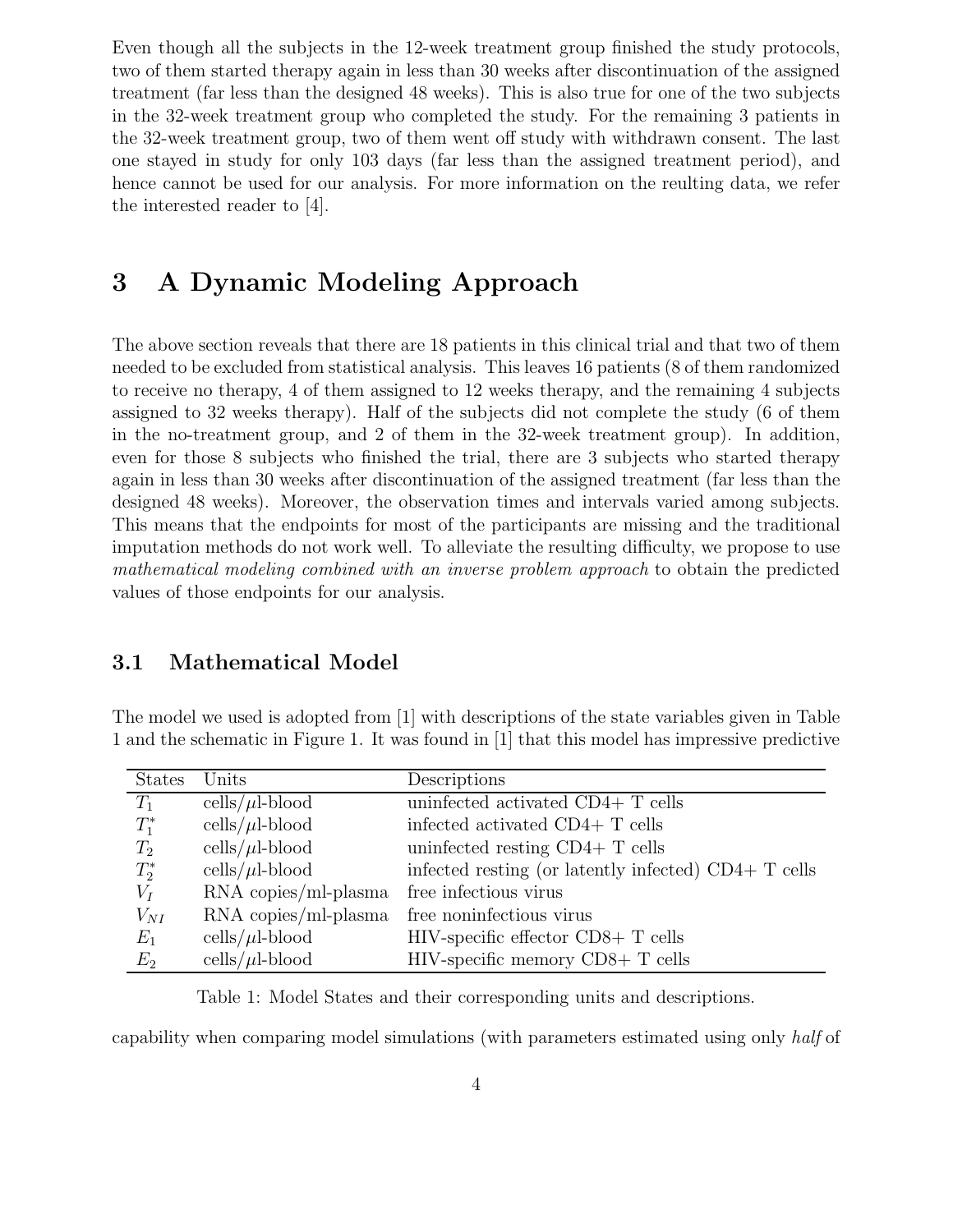the longitudinal observations) to the corresponding full clinical data sets. This model was further validated in [2, 3]. We suggest this provides a sufficient rationale and support for use of this model to predict the missing endpoints and predict the final outcomes for our clinical trials.



Figure 1: Flow chart of model (3.1)-(3.8) with compartments as described in Table 1. PI and RTI denote protease inhibitor and reverse transcriptase inhibitor, respectively.

The corresponding compartmental ordinary differential equation (ODE) model is given by

$$
\dot{T}_1 = -d_1 T_1 - (1 - \xi_1(t)) k_1 V_I T_1 - \gamma_T T_1 + p_T \left( \frac{a_T V_I}{V_I + K_V} + a_A \right) T_2, \tag{3.1}
$$

$$
\dot{T}_1^* = (1 - \xi_1(t))k_1 V_I T_1 - \delta T_1^* - m E_1 T_1^* - \gamma_T T_1^* + p_T \left(\frac{a_T V_I}{V_I + K_V} + a_A\right) T_2^*,
$$
\n(3.2)

$$
\dot{T}_2 = \lambda_T \frac{K_s}{V_I + K_s} + \gamma_T T_1 - d_2 T_2 - (1 - f \xi_1(t)) k_2 V_I T_2 - \left(\frac{a_T V_I}{V_I + K_V} + a_A\right) T_2,\tag{3.3}
$$

$$
\dot{T}_2^* = \gamma_T T_1^* + (1 - f\xi_1(t))k_2 V_T T_2 - d_2 T_2^* - \left(\frac{a_T V_L}{V_T + K_V} + a_A\right) T_2^*,\tag{3.4}
$$

$$
\dot{V}_I = (1 - \xi_2(t))10^3 N_T \delta T_1^* - cV_I - 10^3 [(1 - \xi_1(t))k_1 T_1 + (1 - f\xi_1(t))k_2 T_2]V_I, (3.5)
$$

$$
\dot{V}_{NI} = \xi_2(t) 10^3 N_T \delta T_1^* - cV_{NI}, \qquad (3.6)
$$

$$
\dot{E}_1 = \lambda_E + \frac{b_{E1}T_1^*}{T_1^* + K_{b1}} E_1 - \frac{d_E T_1^*}{T_1^* + K_d} E_1 - \delta_{E1} E_1 - \gamma_E \frac{T_1 + T_1^*}{T_1 + T_1^* + K_\gamma} E_1 + \frac{p_E a_E V_I}{V_I + K_V} E_2,\tag{3.7}
$$

$$
\dot{E}_2 = \gamma_E \frac{T_1 + T_1^*}{T_1 + T_1^* + K_\gamma} E_1 + \frac{b_{E2} K_{b2}}{E_2 + K_{b2}} E_2 - \delta_{E2} E_2 - \frac{a_E V_I}{V_I + K_V} E_2, \tag{3.8}
$$

with an initial condition

$$
(T_1(0), T_1^*(0), T_2(0), T_2^*(0), V_I(0), V_{NI}(0), E_1(0), E_2(0))^T = (T_1^0, T_1^{*0}, T_2^0, T_2^{*0}, V_I^0, V_{NI}^0, E_1^0, E_2^0)^T.
$$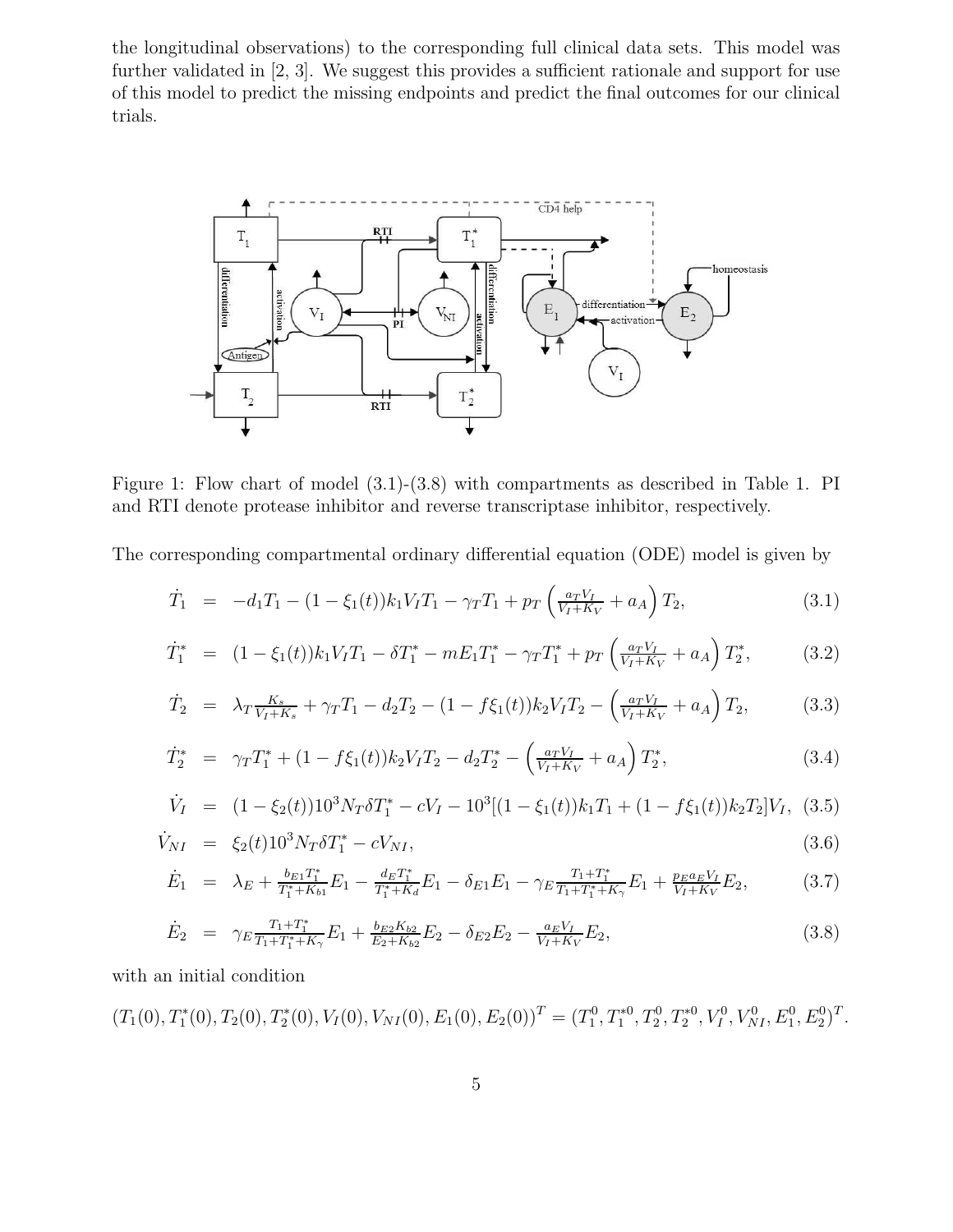The treatment factors  $\xi_1(t) = \epsilon_1 u(t)$  in (3.1)-(3.4) and  $\xi_2(t) = \epsilon_2 u(t)$  in (3.5)-(3.6) represent the effective treatment impact, consisting of efficacy factors  $\epsilon_1$  modeling the relative effectiveness of reverse transcriptase inhibitor (RTI),  $\epsilon_2$  describing the relative effectiveness of protease inhibitor (PI), and a time-dependent treatment function  $u(t)$  ( $0 \le u(t) \le 1$ ) representing drug level, where  $u(t) = 0$  is fully off and  $u(t) = 1$  is fully on. Since HIV treatment is nearly always administered as combination therapy, we do not consider the possibility of monotherapy, even for a limited period of time, though this could be implemented by considering separate treatment functions.

In (3.1),  $d_1T_1$  denotes the natural death of  $T_1$ , and  $(1 - \xi_1(t))k_1V_1T_1$  is used to represent the infection process that results from encounters between the uninfected activated CD4+ T cells  $T_1$  and free virus  $V_I$ . The term  $\gamma_T T_1$  is used to account for the phenomenon of differentiation of uninfected activated CD4+ T cells into uninfected resting CD4+ T cells  $T_2$ . In (3.2),  $\delta T_1^*$  denotes the loss of infected activated CD4+ T cells due to the cytopathic effect of HIV, and the corresponding gain term for  $V_I$  include a multiplicative factor  $N_T$  to account for the number of RNA copies produced during this process. The term  $mE_1T_1^*$  $j^*$  is used to account for the elimination of the infected activated CD4+ T cells by the HIV-specific effector CD8+ T cells, and  $\gamma_T T_1^*$ <sup>\*</sup>/<sub>1</sub> is used to account for the phenomenon of differentiation of infected activated CD4+ T cells into latently infected CD4+ T cells  $T_2^*$  $x_2^*$  at rate  $\gamma_T$ .

In (3.3),  $\lambda_T \frac{K_s}{V_I + K_s}$  is used to account for the source rate of naive CD4+ T cells, and  $d_2T_2$ denotes the natural death of  $T_2$ . The infection process that results from encounters between the uninfected resting CD4+ T cells  $T_2$  and free virus  $V_I$  is represented by  $(1 - f \xi_1) k_2 V_I T_2$ , where the parameter  $f$  ( $0 \leq f \leq 1$ ) is used to account for the fact that treatment is potentially less effective in  $T_2$  than in  $T_1$ . The term  $\left(\frac{a_T V_I}{V_I + K}\right)$  $\frac{a_T V_I}{V_I + K_V} + a_A \right) T_2$  denotes the activation of the uninfected resting CD4+ T cells, and the corresponding gain term for  $T_1$  include a multiplicative factor  $p_T$  to account for the net proliferation due to clonal expansion and programmed contraction. Similarly,  $\left(\frac{a_T V_I}{V_I + K}\right)$  $\frac{a_T V_I}{V_I + K_V} + a_A \right) T_2^*$  $i_2^*$  in (3.4) is used to account for the activation of latently infected CD4+  $\hat{T}$  cells, and the corresponding gain term for  $T_1^*$  also includes a multiplicative factor  $p_T$ . The natural death of  $T_2^*$ <sup>\*</sup>/<sub>2</sub> is represented by  $d_2T_2^*$  $_2^*$  .

In (3.5) and (3.6),  $cV_I$  and  $cV_{NI}$  respectively denote the clearance of free infectious virus  $V_I$  and free noninfectious virus  $V_{NI}$ , and the factor  $10^3$  is introduced to convert between microliter and milliliter scales. The term  $10^3[(1-\xi_1(t))k_1T_1+(1-f\xi_1(t))k_2T_2]V_I$  in (3.5) is used to account for the removal of free virus that takes place when free virus infects  $T_1$  and  $T_2$ , where one free virus particle is assumed to be responsible for each new infection.

The first four terms in the right hand side of (3.7) denotes the source, nonlinear infected celldependent birth, nonlinear infected cell-dependent death, and constant death, respectively. The term  $\gamma_E \frac{T_1+T_1^*}{T_1+T_1^*+K_\gamma}E_1$  is used to include the essential role that activated CD4+ T cells play in the generation of memory CD8+ T cells, where the parameter  $K_{\gamma}$  is a half-saturation constant and  $\gamma_E$  is the maximum rate at which  $E_1$  differentiates into  $E_2$ . In (3.8),  $\frac{b_{E2}K_{b2}}{E_2+K_{b2}}E_2$  $\delta_{E2}E_2$  is used to denote the homeostatic regulation of  $E_2$  with  $b_{E2}$  being the maximum proliferation rate and  $\delta_{E2}$  being the death rate. The term  $\frac{a_E V_I}{V_I + K_V} E_2$  denotes reactivation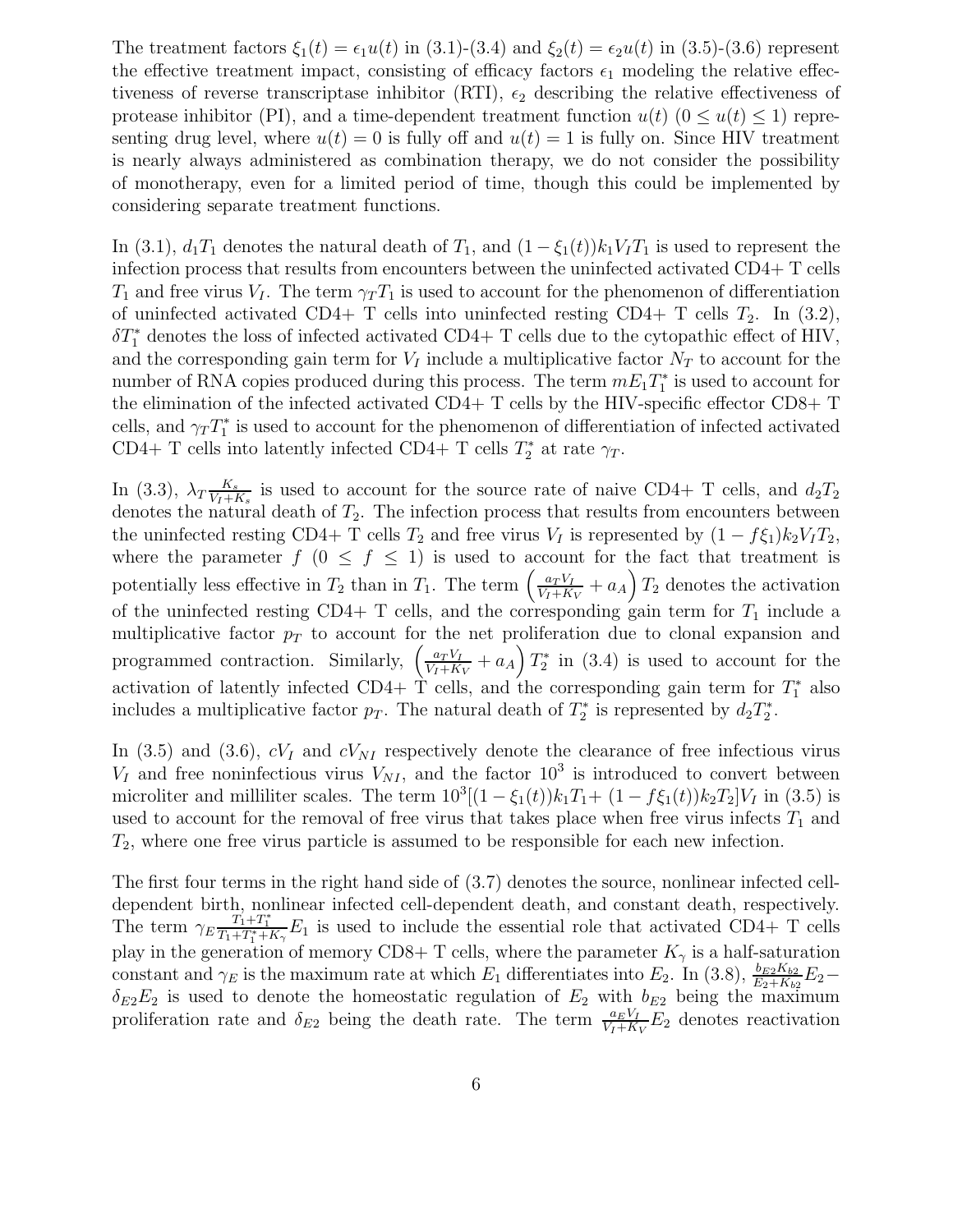of HIV-specific memory CD8+ T cells, and the corresponding gain terms for  $E_1$  include a multiplicative factor  $p_E$  to account for the net proliferation due to clonal expansion and programmed contraction.

#### 3.2 Inverse Problem

An explained in Section 2, we know that the observables are the total number of CD4+ T cells and the viral load level. For model  $(3.1)-(3.8)$ , these two observables are respectively represented by

$$
\begin{aligned} \bar{z}_1(t; \bar{q}) &= T_1^*(t; \bar{q}) + T_2^*(t; \bar{q}) + T_1(t; \bar{q}) + T_2(t; \bar{q}), \\ \bar{z}_2(t; \bar{q}) &= V_I(t; \bar{q}) + V_{NI}(t; \bar{q}), \end{aligned} \tag{3.9}
$$

where  $\bar{q}$  is a column vector for those model parameters and initial conditions that need to be estimated. With regard to the viral load measurements, it is worth noting that if the measurements of RNA copies are below the limit of quantification for the assay used (48 copies/ml-plasma or 20 copies/ml-plasma), then the observed viral load value is censored to be at its detection limit; that is, in these cases the "observed" values do not represent the true data values anymore. Furthermore, observations of viral load and CD4+ may not be at the same time points and the observation times and intervals vary among patients. So, in general, for the jth patient we have CD4+ T-cell data pairs  $(t_1^{ij}, \bar{y}_1^{ij})$ ,  $i = 1, \dots, N_1^j$ , and potentially different time point viral RNA data pairs  $(t_2^{ij}, \bar{y}_2^{ij}), i = 1, \dots, N_2^j, j = 1, 2, 3, \dots, 16$  (patients are ordered as follows: the first 8 patients are those randomized to receive no therapy, the next 4 patients are those assigned to 12 weeks therapy and the last 4 patients are the ones assigned to 32 weeks therapy).

To obtain those individual-specific parameter estimates for the model, we carry out an inverse problem for each patient using his/her corresponding clinical data (that is, individuals are fitted individually). The algorithm we use in this paper is the same as the one in [1], where a statistically-based censored data method, an expectation maximization algorithm, was used.

For the simulation results shown below, we first estimated all the model parameters (31) and initial conditions (8) for each patient. We then fixed 14 parameters at the population averages across these 16 patients and re-estimated the remaining 25 parameters for each patient, where these fixed 14 parameters are chosen based on sensitivity (or lack thereof) analysis (see  $[4,$ Appendix A] for details) and are given in Table 2 along with their corresponding values.

After we reestimated the reduced set of 25 parameters for each patient, we simulated the individual CD4+ T-cell and viral load trajectories over the full time span of the individual patient's observations by using the parameter values obtained and then compared the resulting curves to the experimental data. Figure 2 depicts model fitting results for one of these patients, and reveals that the fits are reasonable. Model fitting results for the remainder of the patients are also either very good or as reasonable as those depicted in Figure 2 (see [3] for details).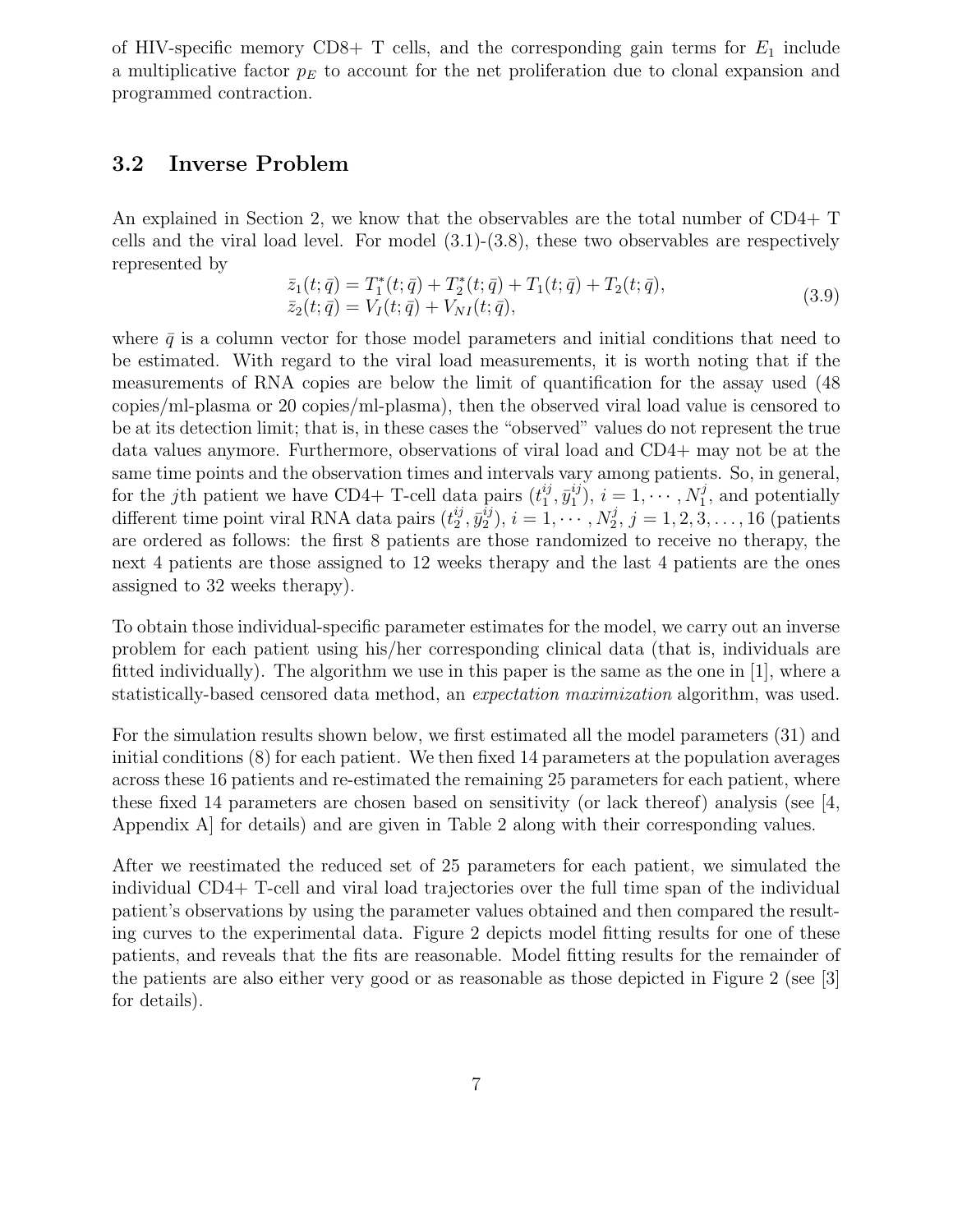| Parameters            | Values        | Parameters         | Values      | Parameters    | Values      |
|-----------------------|---------------|--------------------|-------------|---------------|-------------|
| $\epsilon_1$          | $6.389e-01$   |                    | 5.303e-01   | $k_2$         | $3.254e-09$ |
| $\lambda_E$           | 3.869e-04     | $\Lambda_{b1}$     | $3.505e-02$ | $K_{b2}$      | $1.814e+02$ |
| $\gamma_E$            | 1.570e-03     | $K_{\sim}$         | $1.155e+00$ | $\delta_{E2}$ | $2.120e-03$ |
| $K_s$                 | $2.620e + 06$ | $T^{*0}$           | $4.262e-01$ |               | $4.486e+05$ |
| 7 U<br>$\overline{M}$ | $8.469e+02$   | $F^{\text{\rm U}}$ | $1.502e-02$ |               |             |

Table 2: Results for those parameters whose values are fixed at the population averages across the 16 patients investigated.



Figure 2: Model fitting results for one of the example patients in the 12-week treatment group, where time zero denotes the time point where we have the first observation, the solid (green) lines along the x-axis indicate periods when the patient is on antiviral therapy treatment, and the gray circles denote the predicted censored data values.

#### 3.3 Statistical Analysis

In this section, we use the obtained predicated values of those endpoints for statistical analysis, and the Mann-Whitney U test (also called the Wilcoxon rank-sum test), is used to determine whether or not there is a difference in the viral load level and CD4+ T cell count between the group without treatment (8 patients) and the group with treatment (8 patients). This test is also used to determine whether or not there is a difference in the viral load level and CD4+ T cell count between the group assigned to 12 weeks therapy (4 patients) and the group assigned to 32 weeks therapy (4 patients). The Mann-Whitney U test is a nonparametric test that can be used to determine whether or not two random variables  $X_1$  and  $X_2$  have the same mean, and the associated statistic is based on the sum of ranks of assigned to the realizations of one random variable (i.e., either  $X_1$  or  $X_2$ ) when one orders the combined samples of  $X_1$ -realizations and  $X_2$ -realizations from least to greatest. For more information on this test, we refer the interested reader to [6, Chapter4].

Let  $t_{p,1}^{\text{no}}$  and  $t_{p,2}^{\text{no}}$  represent the two time points at which the measurements are taken to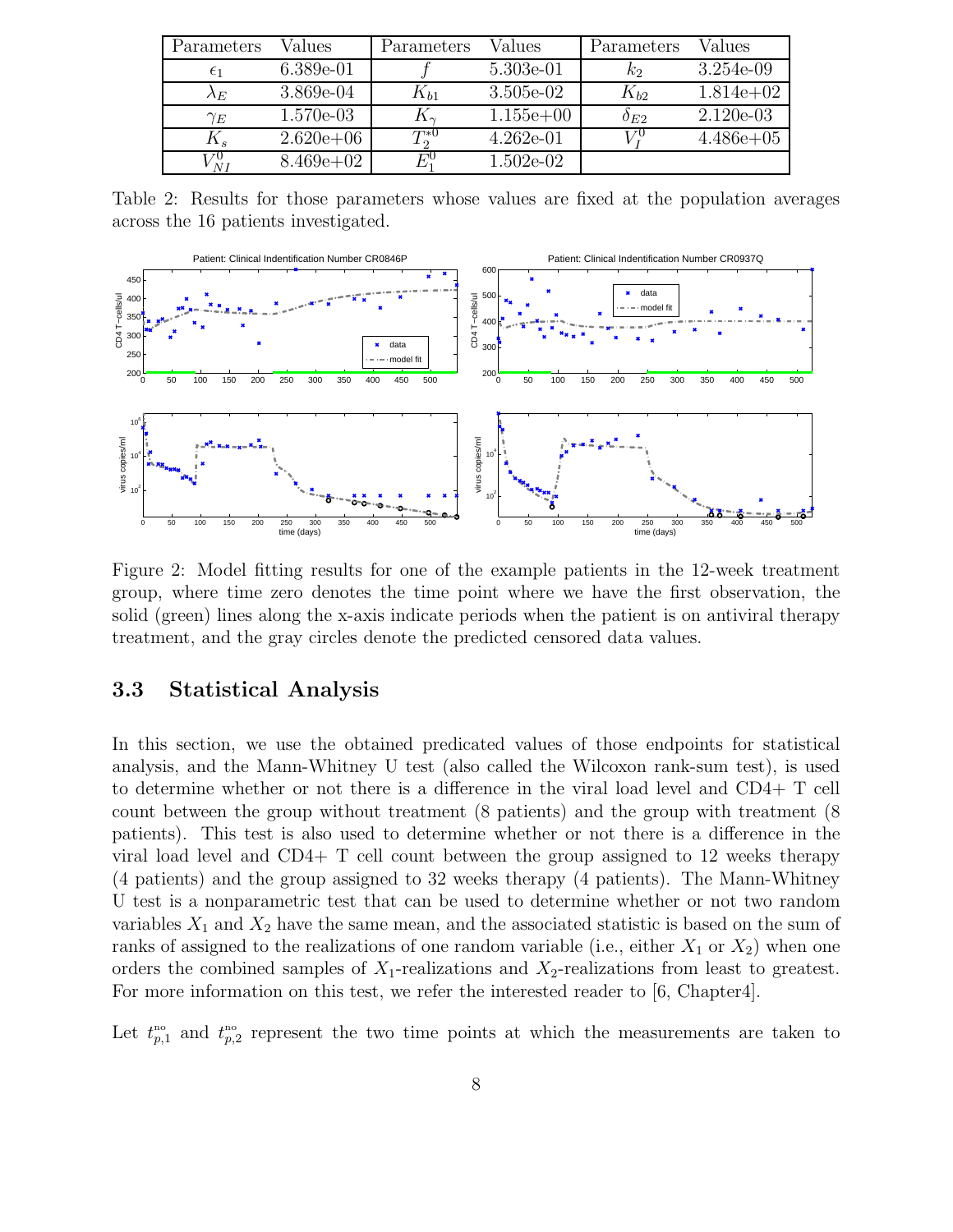determine the primary endpoints for the patients randomized to receive no therapy,  $t_{p,1}^{12w}$  and  $t_{p,2}^{12w}$  for the patients assigned to 12 weeks therapy, and  $t_{p,1}^{32w}$  and  $t_{p,2}^{32w}$  for the patients assigned to 32 weeks therapy. In addition, we let  $\hat{q}^j$  denote the estimated parameter values for the *j*th patient,  $j = 1, 2, 3, ..., 16$ .

For the primary objective  $(P1)$ , the null hypothesis  $H_0$  is that there is no difference in the CD4+ T cell count between the group without treatment and the group with treatment (that is, treatment has no effect), while the alternative hypothesis  $H_1$  is that there is difference in the CD4+ T cell count between these two groups. The primary endpoint  $PEP_1^j$  for the jth patient is calculated as follows:

$$
\text{PEP}_1^j = \begin{cases} \frac{1}{2} (\log(\bar{z}_1(t_{p,1}^{\text{no}}, \hat{q}^j)) + \log(\bar{z}_1(t_{p,2}^{\text{no}}, \hat{q}^j))), & \text{if } j \in \{1, 2, 3, \dots, 8\},\\ \frac{1}{2} (\log(\bar{z}_1(t_{p,1}^{12w}, \hat{q}^j)) + \log(\bar{z}_1(t_{p,2}^{12w}, \hat{q}^j))), & \text{if } j \in \{9, 10, 11, 12\},\\ \frac{1}{2} (\log(\bar{z}_1(t_{p,1}^{32w}, \hat{q}^j)) + \log(\bar{z}_1(t_{p,2}^{32w}, \hat{q}^j))), & \text{if } j \in \{13, 14, 15, 16\}. \end{cases} \tag{3.10}
$$

(Recall that the first 8 patients are those patients randomized to receive no therapy, the next 4 patients are those assigned to 12 weeks therapy and the last 4 patients are the ones assigned to 32 weeks therapy.) Thus, for the primary objective (P1), the observations for the group without treatment and the ones for the group with treatment are respectively given by

$$
\mathbb{P}_{1}^{\text{no}} = \{ \text{PEP}_{1}^{1}, \text{PEP}_{1}^{2}, \text{PEP}_{1}^{3}, \dots, \text{PEP}_{1}^{8} \},
$$
  

$$
\mathbb{P}_{1}^{\text{treat}} = \{ \text{PEP}_{1}^{9}, \text{PEP}_{1}^{10}, \text{PEP}_{1}^{11}, \dots, \text{PEP}_{1}^{16} \}. \tag{3.11}
$$

Similarly, for the primary objective  $(P2)$ , the null hypothesis  $H_0$  is that there is no difference in the viral load level between the group without treatment and the group with treatment, while the alternative hypothesis  $H_1$  is that there is difference in the viral load level between these two groups. The primary endpoint  $PEP_2^j$  for the *j*th patient is calculated as follows:

$$
\text{PEP}_2^j = \begin{cases} \frac{1}{2} (\log(\bar{z}_2(t_{p,1}^{\text{no}}, \hat{q}^j)) + \log(\bar{z}_2(t_{p,2}^{\text{no}}, \hat{q}^j))), & \text{if } j \in \{1, 2, 3, \dots, 8\},\\ \frac{1}{2} (\log(\bar{z}_2(t_{p,1}^{12w}, \hat{q}^j)) + \log(\bar{z}_2(t_{p,2}^{12w}, \hat{q}^j))), & \text{if } j \in \{9, 10, 11, 12\},\\ \frac{1}{2} (\log(\bar{z}_2(t_{p,1}^{32w}, \hat{q}^j)) + \log(\bar{z}_2(t_{p,2}^{32w}, \hat{q}^j))), & \text{if } j \in \{13, 14, 15, 16\}. \end{cases} \tag{3.12}
$$

Thus, for the primary objective (P2), the observations for the group without treatment and the ones for the group with treatment are respectively given by

$$
\mathbb{P}_{2}^{\text{no}} = \{ \text{PEP}_{2}^{1}, \text{PEP}_{2}^{2}, \text{PEP}_{2}^{3}, \dots, \text{PEP}_{2}^{8} \},
$$
  
\n
$$
\mathbb{P}_{2}^{\text{treat}} = \{ \text{PEP}_{2}^{9}, \text{PEP}_{2}^{10}, \text{PEP}_{2}^{11}, \dots, \text{PEP}_{2}^{16} \}.
$$
\n(3.13)

Using (3.11) and (3.13), we can then use Matlab command "ranksum" to obtain the p-values for the primary objectives (P1) and (P2). They are respectively given by 0.7984 and 0.6454.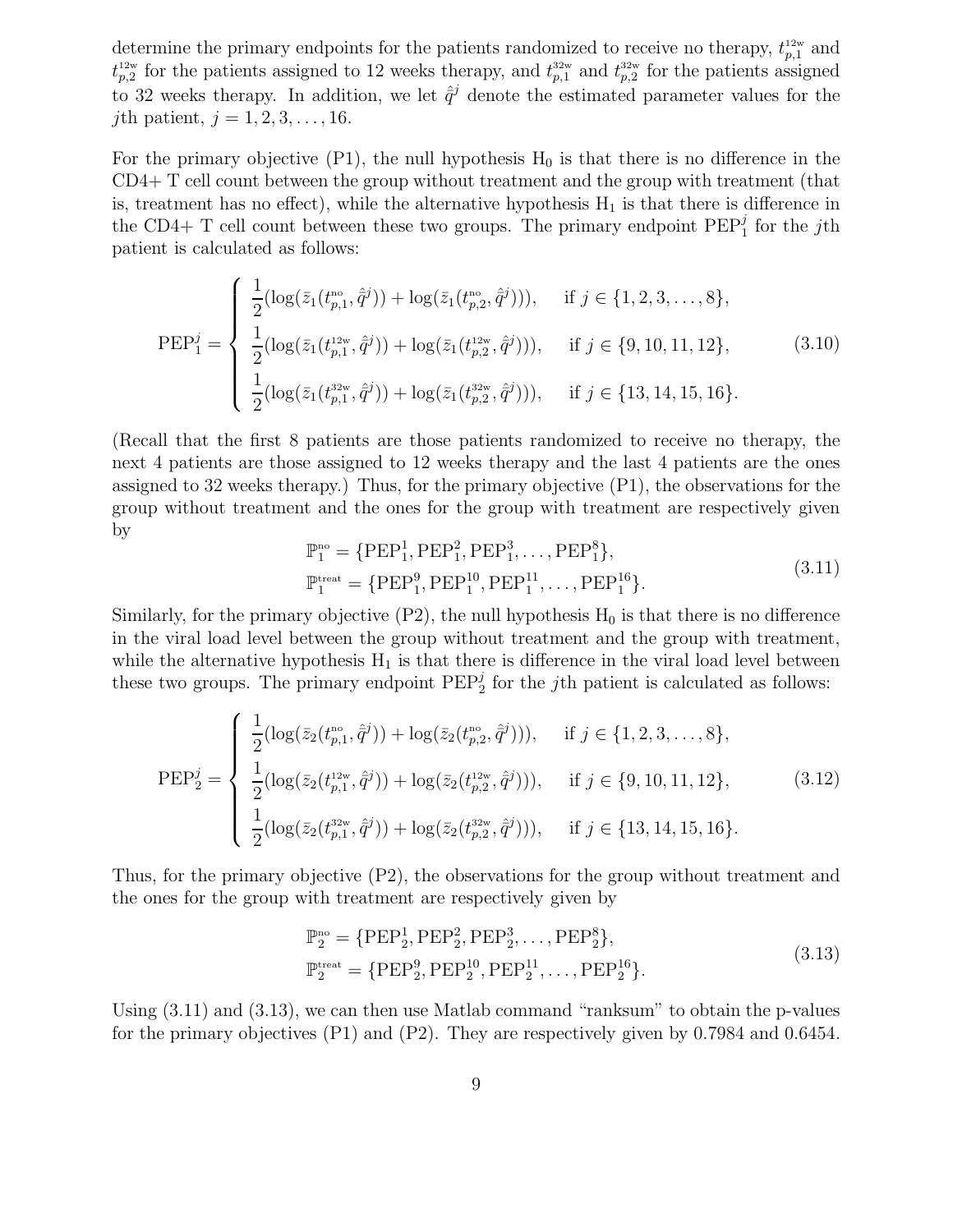This indicates that there is no evidence that there is difference in the CD4+ T cell count and the viral load level between the group without treatment and the group with treatment. In summary, there is no evidence that treatment has an effect.

For the secondary objectives (S1), the observations for the group with 12 weeks treatment and the ones for the group with 32 weeks treatment are respectively given by

$$
S_1^{12w} = \{ PEP_1^9, PEP_1^{10}, PEP_1^{11}, PEP_1^{12} \},
$$
  
\n
$$
S_1^{32w} = \{ PEP_1^{13}, PEP_1^{14}, PEP_1^{15}, PEP_1^{16} \}.
$$
\n(3.14)

For the secondary objectives (S2), the observations for the group with 12 weeks treatment and the ones for the group with 32 weeks treatment are respectively given by

$$
S_2^{12w} = \{ PEP_2^9, PEP_2^{10}, PEP_2^{11}, PEP_2^{12} \},
$$
  
\n
$$
S_2^{32w} = \{ PEP_2^{13}, PEP_2^{14}, PEP_2^{15}, PEP_2^{16} \}. \tag{3.15}
$$

Using  $(3.14)$  and  $(3.15)$ , we find that the p-values for the secondary objectives  $(S1)$  and  $(S2)$ are respectively given by 0.0571 and 0.3429. This indicates that there is no evidence that there is difference in the viral load level between the group assigned to 12 weeks therapy and the group assigned to 32 weeks therapy. We also fail to reject the null hypothesis of (S1) with 5\% significance level.

### 4 Concluding Remarks

Compared to traditional imputation methods used for analysis of longitudinal clinical trials in the presence of missing endpoints, our proposed dynamical modeling approach accounts for the fact that the interested outcomes are usually varying over time and the dropout rates and the time to dropout are often different among intervention groups. This is exactly the case for the HIV random clinical trial considered in this paper. This also can provide more accurate/reliable estimates of missing endpoints.

The model used to predict those missing endpoints for the HIV randomized clinical trial was carefully validated by previously collected data sets. Based on the previously validated model, our findings here suggest that we fail to reject the null hypotheses and hence that there is no benefit for treating subjects during acute infection. However, we must point out that because of the limited number of patients completing the study that the statistical analysis described above is far from conclusive.

### Acknowledgements

This research was supported in part by grant number NIAID R01AI071915-10 from the National Institute of Allergy and Infectious Diseases, and in part by the Air Force Office of